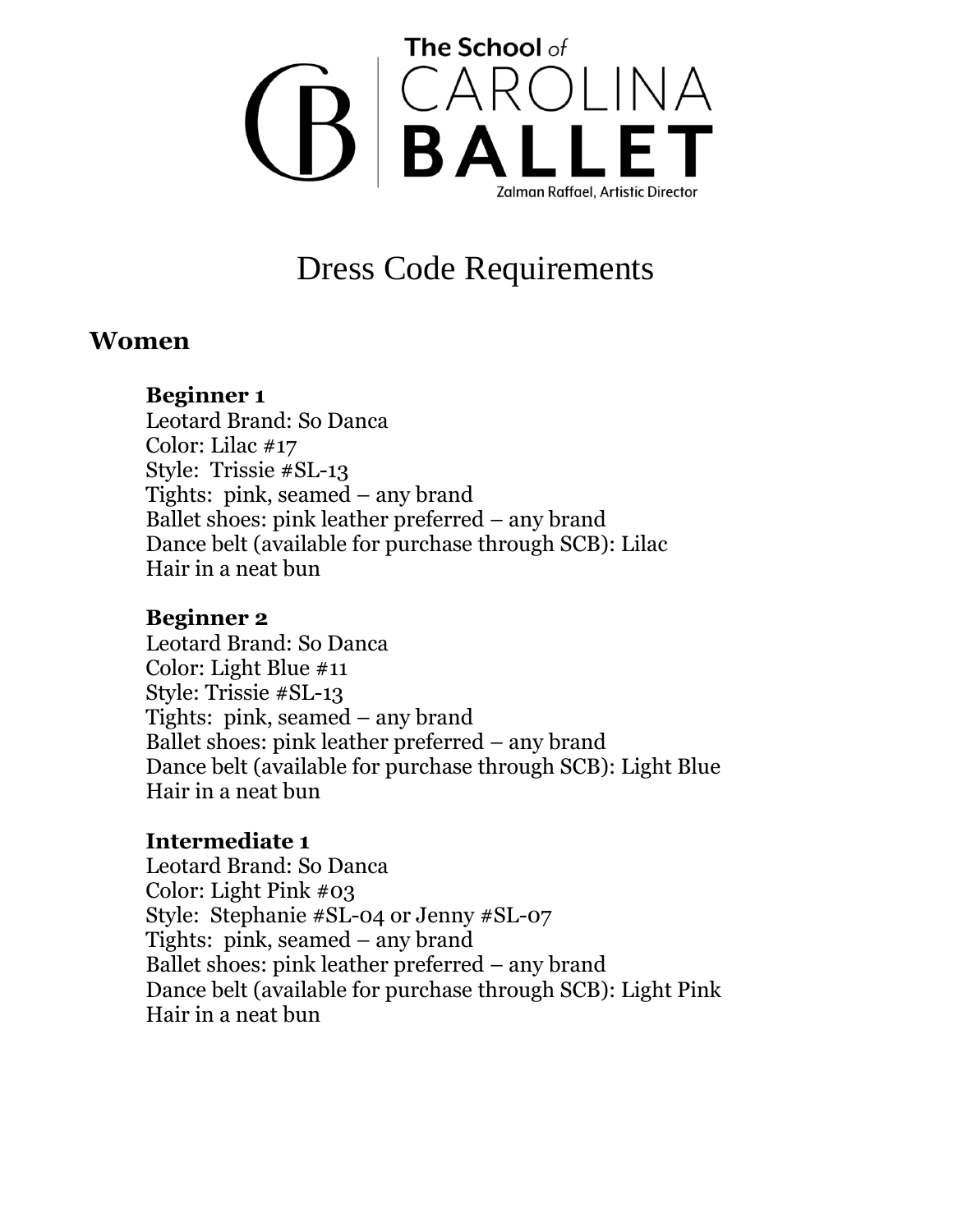# **Intermediate 2**

Leotard Brand: So Danca Color: Tropic Green #34 Style: Stephanie #SL-04 or Jenny #SL-07 Tights: pink, seamed – any brand Ballet shoes: pink leather preferred – any brand Dance belt (available for purchase through SCB): Green Hair in a neat bun

# **Advanced 1**

Leotard Brand: So Danca Suggested Style: Flamma # SL-113 or Edda #SL-115, but can wear any style of choice from the **Studio Line Collection** Advanced Color: Navy #16 for technique classes Advanced Color: White #02 for pas de deux, variations & pointe Practice Tutu: Capezio - White Tights: pink, seamed – any brand Ballet shoes: pink leather preferred – any brand Dance belt (available for purchase through SCB): Navy and White Hair in a neat bun

# **Advanced 2 & Pre-Professional**

Leotard Brand: So Danca Style: Flamma #SL-113, Edda #SL-115 or Marlena #SL-124, but can wear any style of choice from the **Studio Line Collection** Pre-Professional Color: Black #01 for technique classes Pre-Professional Color: White #02 for pas de deux, variations & pointe Practice Tutu: Capezio - White Tights: pink, seamed – any brand Ballet shoes: pink leather preferred – any brand Dance belt (available for purchase through SCB): Black and White Hair in a neat bun

# **Men**

# **All Levels**

Black tights (no shorts), fitted white t-shirt– any brand Ballet shoes: white leather preferred & white socks – any brand